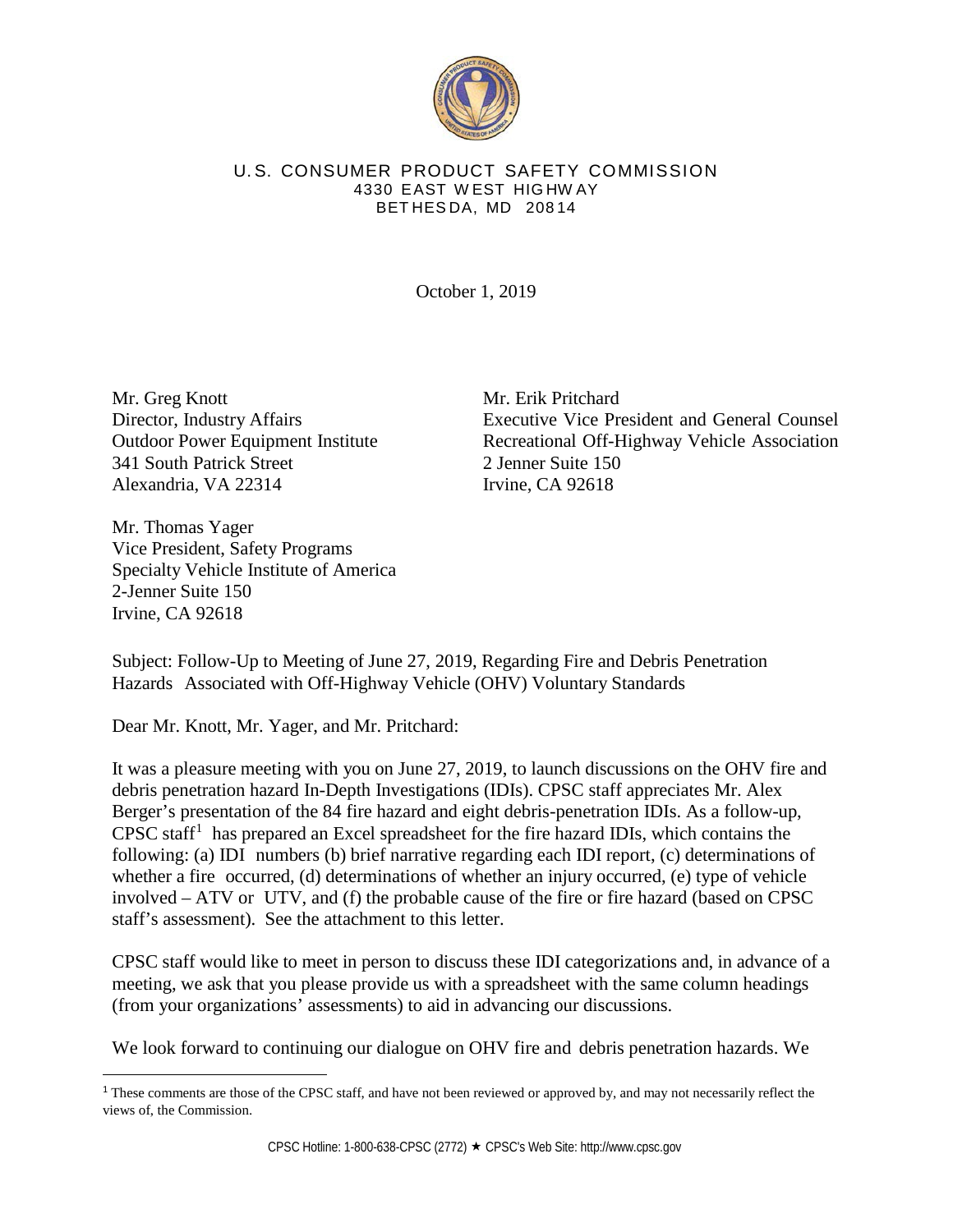Mr. Greg Knott, Mr. Thomas Yager, and Mr. Erik Pritchard Page 2

will reach out to you to schedule the earliest and most convenient date and location to meet that is agreeable for OPEI, ROHVA, SVIA, and CPSC staff.

Sincerely,

Han Lim, Mechanical Engineer Division of Mechanical and Combustion Engineering Directorate for Engineering Sciences

Enclosure: (1 – Spreadsheet containing CPSC Staff's categorizations of the 84 fire hazard IDIs – 8 pages)

cc: Patricia Edwards, CPSC Voluntary Standards Coordinator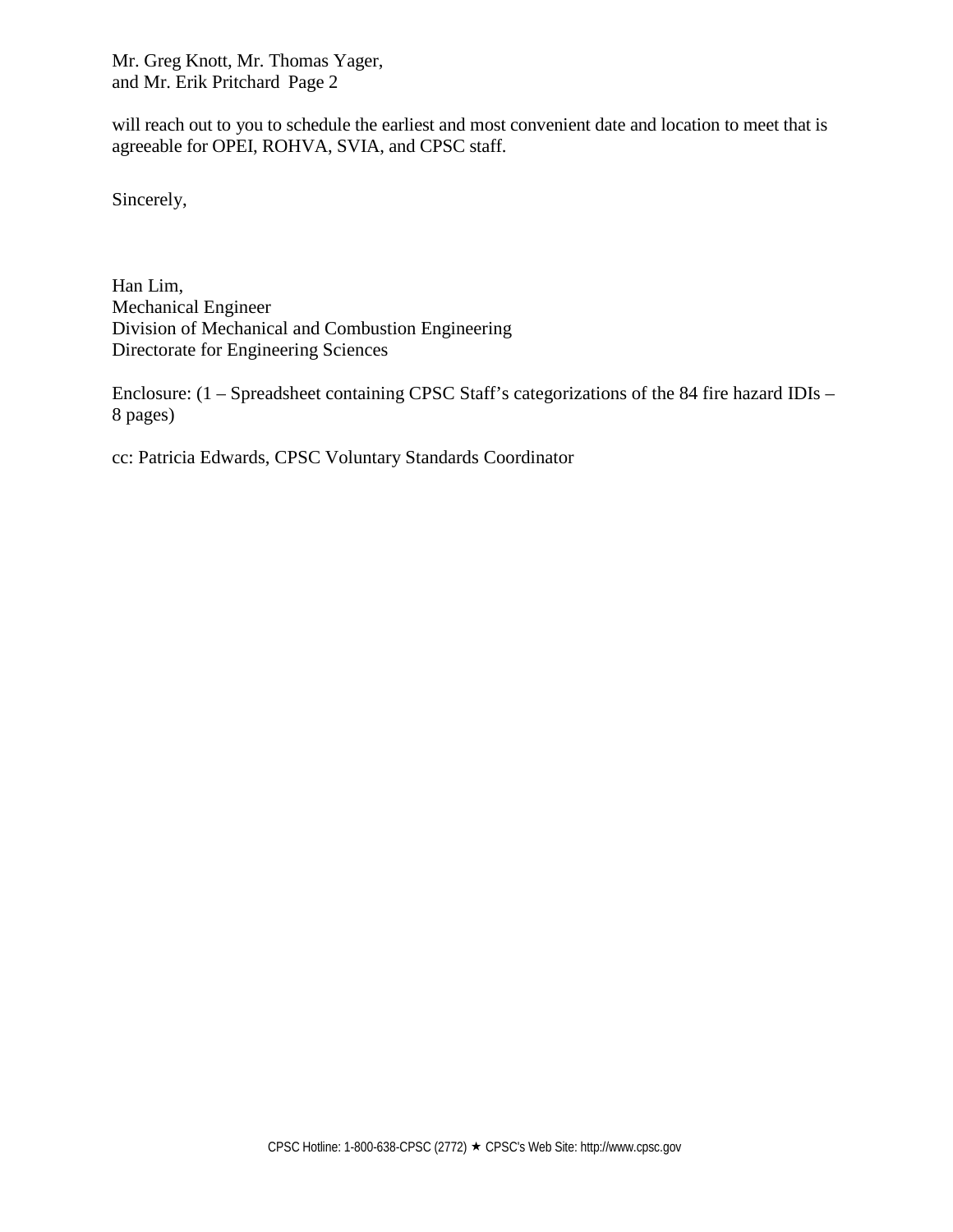<span id="page-2-0"></span>

| <b>IDI</b> Number | Narrative Summary from IDI                                                                                                                                                                                                                                                                                                                                                                                                                                                                                                               | <b>FIRE</b> | <b>INJURY</b> | <b>VEHICLE</b> | PROBABLECAUSE                       |
|-------------------|------------------------------------------------------------------------------------------------------------------------------------------------------------------------------------------------------------------------------------------------------------------------------------------------------------------------------------------------------------------------------------------------------------------------------------------------------------------------------------------------------------------------------------------|-------------|---------------|----------------|-------------------------------------|
|                   | A no injury incident occurred when a parked ATV started to smoke while the ignition key was in the "OFF" position and also after<br>the key was removed from the ATV and the "RUN" switch was in the "OFF" position. The engine then started and ran, then shut<br>off and started to turnover again. The owner of the ATV disconnected the battery cable, which disabled the ATV. The ATV's faulty<br>Electronic Control Module (ECM) was replaced.                                                                                     | N           | N             | <b>ATV</b>     | <b>Electronic Control</b><br>Module |
|                   | This incident involved a four-wheeled ATV that had problems shutting off after it became wet from usage and washing. The ATV<br>was never submerged. The ATV also started smoking while at the dealership. The problem is believed to be with the Electronic<br>Control Module (ECM). There was no fire or injuries in connection with this ATV. Damage is estimated at less than five hundred<br>dollars.                                                                                                                               | N           | N             | <b>ATV</b>     | <b>Electronic Control</b><br>Module |
|                   | This incident involved -- that started smoking while in the back of an enclosed trailer. The consumer disconnected the battery and<br>the smoking ceased. According to the service dealership the problem is believed to be with the Electronic Control Module (ECM)<br>for the ATV. There was no fire or injuries in connection with this ATV incident. Damage is estimated at less than five hundred<br>dollars.                                                                                                                       | N           | N             | <b>ATV</b>     | Electronic Control<br>Module        |
|                   | There were no injuries when the adult male owner of a 6-wheel Utility Vehicle <sup>2</sup> observed the vehicle, which was parked in the "off"<br>position, in flames. The fire was extinguished. The owner of a repair shop determined that the electronic control module (ECM)<br>installed in the vehicle had over-heated and ignited. The owner reported the incident as he determined that it did not appear to be<br>covered under previous recalls for a similar issue. Property damage was limited to the vehicle.               | Y           | N             | <b>ATV</b>     | Electronic Control<br>Module        |
|                   | A consumer was preparing to wash a 5 year old ATV when he noticed smoke and flames coming out of the radiator area. The<br>consumer extinguished the flames with a hose. Examination of the ATV discovered the ECM had overheated. No property<br>damage or injuries occurred.                                                                                                                                                                                                                                                           | Y           | N             | <b>ATV</b>     | Electronic Control<br>Module        |
|                   | The complainant was driving his four wheeled ATV through some 3' high grass adjacent to a swamp. It appears the grass caught<br>on fire, igniting the ATV and the complainant's pants. He jumped off the ATV to extinguish the flames on his pants. Five acres of<br>grass along with the ATV were destroyed in the fire. There were no injuries.                                                                                                                                                                                        | Y           | N             | <b>ATV</b>     | Grass/Debris                        |
|                   | During a 4-month period of operation in the summer of 2008, a 46-year-old male complainant and his household experienced 3<br>fires in a four-wheeled off road utility vehicle with side by side seats and car-like controls. The fires all occurred in the vicinity of a<br>brake that engages the drive shaft that powers the vehicle's rear wheels. A metal flange under the brake caught and accumulated<br>vegetable matter which was ignited by the heat of the brake. The complainant sustained 1st degree burns on one occasion. | Y           | Y             | <b>UTV</b>     | Grass/Debris                        |
|                   | A 63 year old male used his utility vehicle (UTV) for some yard work and transportation. He parked the UTV near the home's<br>attached garage. Approximately 60-90 minutes later he heard a loud explosion and found the UTV engulfed in flames. The fire<br>spread to the home and caused approximately \$100,000 in damage. There were no injuries. Smoke alarms activated. An<br>independent engineer blamed the fire on a battery cable while the manufacturer blamed it on debris in/around the muffler.                            | Υ           | N             | UTV            | Grass/Debris                        |
|                   | On July 17, 2016, the Consumer's 18-year old son was driving a UTV through a recently mowed ditch across the street from their<br>farm. Dried grass accumulated on a ledge on the engine housing and caught fire due to its proximity to the exhaust pipe. No<br>individual was injured or sought medical treatment related to this incident. The repair cost to the UTV was estimated at \$700.                                                                                                                                         | Y           | ${\sf N}$     | <b>UTV</b>     | Grass/Debris                        |
|                   | A man was riding a UTV with his two children for about an hour, when they got off the UTV it ignited. The man stated they had<br>been riding in a corn field and corn stalks had gotten stuck in the exhaust pipe causing the fire. No injuries were sustained.                                                                                                                                                                                                                                                                          | Y           | $\mathsf{N}$  | <b>UTV</b>     | Grass/Debris                        |
|                   | Consumers smelled gasoline odor in their home and found gasoline pooled under a new youth-size 110cc ATV stored in an<br>attached garage. The ATV had been operated the day before for around 1-1/2 hours by their 7-year-old son. The fuel appeared to<br>be actively leaking from an unidentified location in the fuel system. No injuries or fire incident resulted.                                                                                                                                                                  | Ν           | N             | <b>ATV</b>     | Fuel Leak Unknown                   |

 $\overline{a}$ 

 $^2$  For this IDI, the subject vehicle is described as a utility vehicle. However, CPSC staff determined the subject vehicle is an all-terrain vehicle.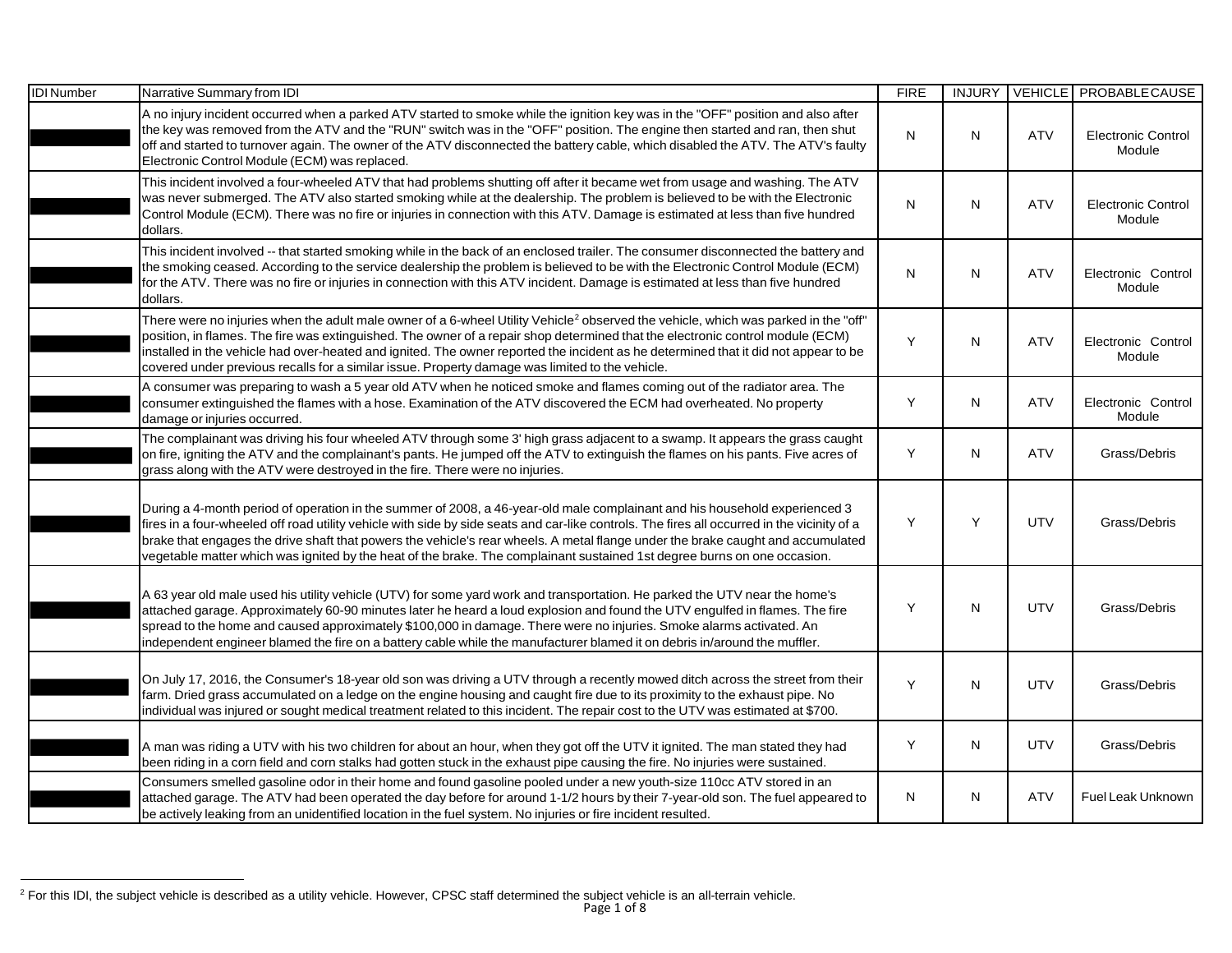| The consumer complained that the ATV that she purchased for her 5 year old son, was not safe. She stated that the brakes on<br>the ATV must be pressed when starting the unit or it could start in gear and take off without warning. The consumer also<br>complained that the chain continuously popped off, and the unit leaked gas. The ATV was not equipped with a front brake or a<br>neutral indicator light. No injuries were sustained.                                                                                                                                                                                                                                                                    | N         | $\mathsf{N}$ | ATV        | Fuel Leak Unknown              |
|--------------------------------------------------------------------------------------------------------------------------------------------------------------------------------------------------------------------------------------------------------------------------------------------------------------------------------------------------------------------------------------------------------------------------------------------------------------------------------------------------------------------------------------------------------------------------------------------------------------------------------------------------------------------------------------------------------------------|-----------|--------------|------------|--------------------------------|
| A 61 year-old male was operating a four wheeled utility vehicle (UTV) on a forest road, with his 53 year-old wife and three<br>grandchildren as passengers. The UTV reportedly stalled and subsequently caught fire, eventually burning approximately 140,000<br>acres of forest. No injuries were reported. A subsequent test of an exemplar unit determined the most likely cause of the fire was a<br>failure of one of the plastic connectors or plastic cap in the fuel system located directly above the engine which broke and allowed<br>gasoline to spray on the engine and exhaust manifold.                                                                                                             | Y         | N            | <b>UTV</b> | Fuel Leak Unknown              |
| A 74 YOM reported a gas tank leak from a previously recalled (# - - - -) and repaired four wheel ATV gas tank. The consumer<br>notified the manufacturer, who declined repair due to the expired warranty. No injuries or damages resulted.                                                                                                                                                                                                                                                                                                                                                                                                                                                                        | ${\sf N}$ | $\mathsf{N}$ | <b>ATV</b> | Fuel Leak Unknown              |
| A male, age unknown, was riding a UTV along a trail with friends. He had been riding off and on for approximately 2 hours.<br>Approximately 20 minutes prior to the incident the driver felt the unit stutter but it immediately began to perform normally. The<br>driver felt heat, heard a poof, and saw flames simultaneously. He jumped off the unit while being sprayed with fuel. The flames<br>came into contact with the fuel on the driver and caused 2nd and 3rd degree burns on the driver's lower leg. The fire was<br>extinguished by using ice and water from a cooler and cups of dirt. The owner or the unit indicated that excessive heat has<br>always been generated by the motor in this unit. | Υ         | Y            | <b>UTV</b> | Fuel Leak Unknown              |
| 16 YOF with 2nd and 3rd degree burns to her right leg and ankle. While riding a friend's four wheeler which was leaking<br>gas, a spark ignited her pants leg. She was taken to the hospital where she was treated and admitted. FD not involved.                                                                                                                                                                                                                                                                                                                                                                                                                                                                  | Y         | Y            | <b>ATV</b> | Fuel Leak Unknown              |
| A 40-year-old male victim passenger and a 42-year-old female driver were riding a four-wheeled, all-terrain vehicle (ATV) on a<br>Forest Service Trail at the 9000 to 9500 foot elevation on a relatively smooth trail with a slight incline. They could hear what they<br>thought was the gasoline boiling in the fuel tank. When the male victim removed the fuel cap, gasoline began spraying out onto<br>both riders. The gasoline burned the victim's head and the female's left foot and right leg. The female also sprained her ankle<br>while attempted to quickly get away from the ATV.                                                                                                                  | N         | Y            | ATV        | Inadequate Fuel<br>Ventilation |
| A 58 year old male had ridden a four wheel all-terrain vehicle (ATV) for approximately two hours when he noticed that the gas<br>tank was 1/4 full. He took the ATV to a gas station to fill it up, and as he loosened the gas cap, he heard a hissing noise. He<br>waited for the hissing to cease and as he removed the cap, fuel gushed out of the tank over the quad and down the motor. There<br>were no injuries sustained in the incident.                                                                                                                                                                                                                                                                  | N         | N            | ATV        | Inadequate Fuel<br>Ventilation |
| Complainant, a 67 year old male, reported that while unscrewing the gas cap located on the top of his All-Terrain Vehicle (ATV) it<br>ejected gasoline on him and the ATV. Complainant said he noted hearing the gasoline boiling in the gas tank while removing the<br>gas cap. Complainant was not injured but felt this was a potential fire and safety hazard.                                                                                                                                                                                                                                                                                                                                                 | N         | $\mathsf{N}$ | ATV        | Inadequate Fuel<br>Ventilation |
| A 44-year-old male consumer took a break from riding his four-wheel, all-terrain vehicle (ATV) when he heard a gurgling sound<br>coming from the fuel tank. The consumer removed the fuel cap and gasoline spurted out. Gasoline splashed on him, as well as<br>the ATV motor, creating a fire hazard. There was no fire. The man had been riding in a rural area for about 90 minutes.                                                                                                                                                                                                                                                                                                                            | N         | $\mathsf{N}$ | <b>ATV</b> | Inadequate Fuel<br>Ventilation |
| A 45 year-old male ATV rider and his 40 year -old brother observed several problems with his newly purchased ATVs that he and<br>his brother were riding for the first time within a state recreational park. The problems included gasoline spraying from the fuel<br>cap/vent, chains coming dislodged on numerous occasions, tire over pressurized, and various electrical problems. No injuries<br>occurred while riding the ATVs.                                                                                                                                                                                                                                                                             | N         | $\mathsf{N}$ | ATV        | Inadequate Fuel<br>Ventilation |
| A 57 year old male and his 55 year old wife were riding in there UTV and driving to the gas station to refuel. The husband got out<br>to refuel and opened the gas cap. He immediately heard a "whoosh" sound and flames came from the gas tank spout. The flame<br>singed the hair on his right arm. His wife cut her leg trying to get out of the UTV. A stranger at the gas station extinguished the<br>flame. The husband and wife did not require medical attention.                                                                                                                                                                                                                                          | Y         | Y            | <b>UTV</b> | Inadequate Fuel<br>Ventilation |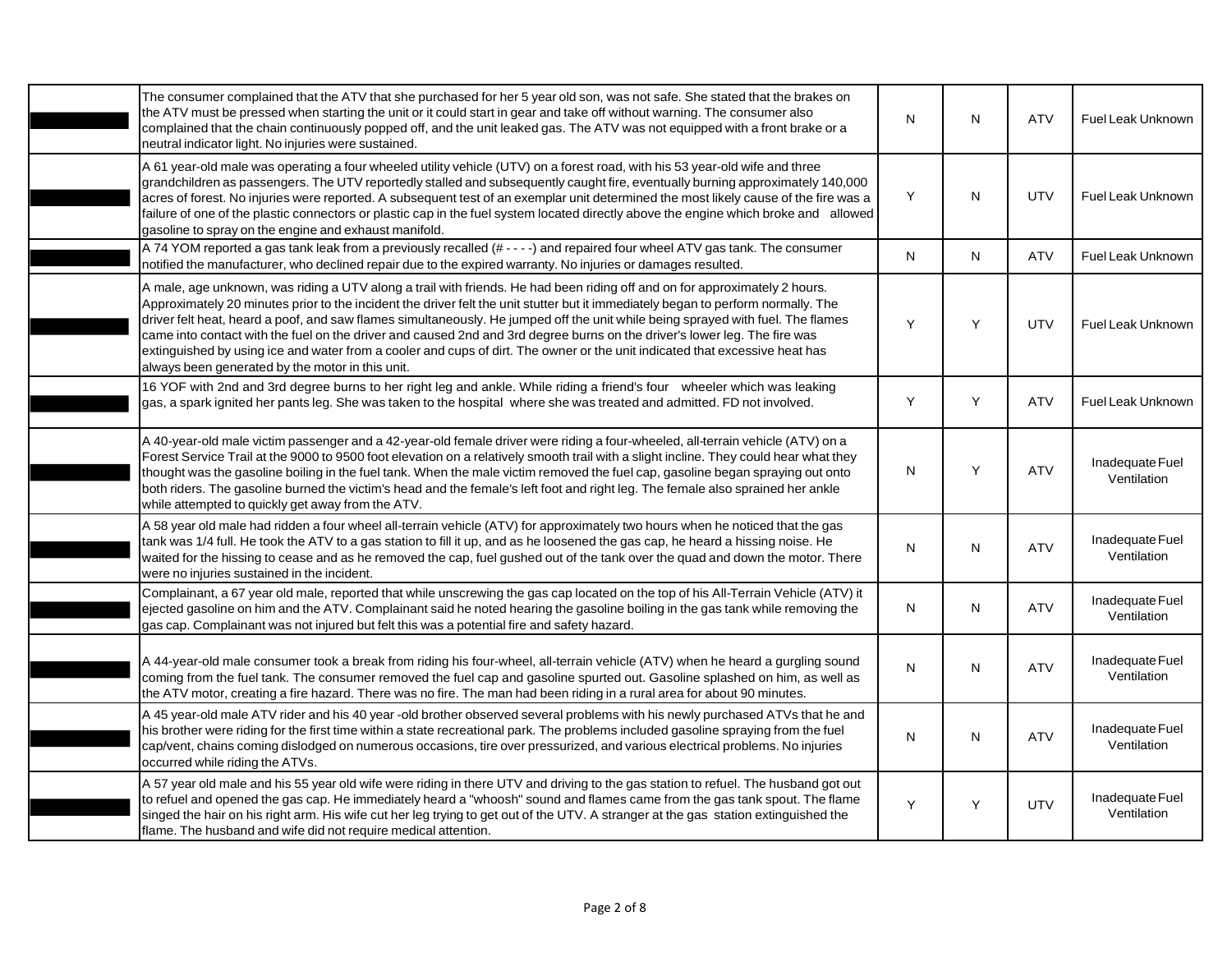| Consumer he had been operating the Incident Utility Terrain Vehicle (UTV) this day for about 15-20 minutes when he decided to<br>pull into a gas station to fill the vehicle up with gas. At the station Complainant shut the UTV off and slowly removed the gas cap<br>from the UTV's gas tank to allow the pressure inside the gas tank to release slowly. Upon reaching for the fuel nozzle on the gas<br>pump Complainant stated he happened to look back at the UTV's gas tank and noticed flames coming out of the gas tank via the<br>opening of the removed gas cap. Upon seeing the flames Complainant immediately placed the fuel nozzle back onto the gas<br>pump then he grabbed the UTV's gas cap and screwed it back onto the fuel tank which then extinguished the flames. No injuries<br>or deaths were reported. | Y         | N  | <b>UTV</b> | Inadequate Fuel<br>Ventilation |
|-----------------------------------------------------------------------------------------------------------------------------------------------------------------------------------------------------------------------------------------------------------------------------------------------------------------------------------------------------------------------------------------------------------------------------------------------------------------------------------------------------------------------------------------------------------------------------------------------------------------------------------------------------------------------------------------------------------------------------------------------------------------------------------------------------------------------------------|-----------|----|------------|--------------------------------|
| Complainant, a 54 yr. old male, filed an on-line complaint indicating that the Utility All-Terrain Vehicle he purchased in Dec 06 was<br>a possible fire hazard. He related that while preparing to take it out for a drive he noted the odor of gasoline. While inspecting the<br>engine compartment he saw that the gasoline was leaking from the area where the gas line connects to the fuel inlet to the<br>carburetor. Complainant felt that the spring type clamp was not holding the line tight enough and he replaced it with a screw type<br>clamp.                                                                                                                                                                                                                                                                     | ${\sf N}$ | N  | UTV        | Fuel System<br>Components      |
| An 8 year old female riding as a passenger on an ATV being operated by her 13 year old female cousin received second and<br>third degree burns to her right wrist and right leg, when the ATV burst into flames from an overheated gasoline line that melted<br>and spilled the gas on to the hot engine. The victim was in front of the operator learning to work the gears when the incident<br>occurred. The victim was transported to a local hospital where she was treated and released. The operator received minor heat<br>burns to her legs that required no medical treatment.                                                                                                                                                                                                                                          | Y         | Y  | <b>ATV</b> | Fuel System<br>Components      |
| A 56 year-old male consumer brought his 2015 model UTV in for service citing that there was a strong smell of fuel in the cab of<br>the UTV while it is being operated. It was found that the fuel vent tube was kinked, which in turn collapsed the fuel tank and<br>damaged the vent in the tank. The tank vent tube and tank vent valve were replaced. Additionally, the gas vent line was re-routed<br>to prevent pinching. The problem has not reoccurred since the gas vent line was re-routed. No injuries were reported.                                                                                                                                                                                                                                                                                                  | N         | N  | UTV        | Fuel System<br>Components      |
| On 12/10/2016 a utility vehicle (UTV) caught fire while it was in use. There were no injuries and property damage consisted of<br>some burnt wiring and plastic body parts with smoke on them. The cause of the fire appears to be from a fuel line that was<br>leaking as a result of an error made by the service department of the local retailer.                                                                                                                                                                                                                                                                                                                                                                                                                                                                             | Y         | N. | <b>UTV</b> | Fuel System<br>Components      |
| No injury occurred to a thirty-six-year old female who while in the process of backing off a four wheel ATV from a trailer it was<br>secured to noticed that the fuel tank for the ATV was leaking fuel. Upon closer examination it was discovered that there were<br>cracks in the fuel neck for the fuel tank of the ATV as well as another ATV made by the same manufacturer with model and year.                                                                                                                                                                                                                                                                                                                                                                                                                              | N         | N  | <b>ATV</b> | Fuel System<br>Components      |
| No injury occurred to a twenty-four-year old male who was in the process of plowing his driveway with his ATV when he noticed<br>that the filler neck for the gas tank for the ATV was leaking. Upon closer examination he noticed that the threads for the filler neck<br>appeared to have developed cracks.                                                                                                                                                                                                                                                                                                                                                                                                                                                                                                                     | N         | N  | <b>ATV</b> | Fuel System<br>Components      |
| A 36 year old male reported a leaking fuel tank on his 2004 model year all-terrain vehicle (ATV). While he was riding the ATV in<br>early August of 2009, the complainant noticed gasoline was leaking into the spill chamber surrounding the neck of the ATV's fuel<br>tank. He discovered a crack in the neck of the fuel tank. The incident did not result in any injuries, fire, or property damage. In<br>2005, CPSC issued a recall involving fuel leaks on 2005 model year ATVs of the same brand.                                                                                                                                                                                                                                                                                                                         | N         | N  | <b>ATV</b> | Fuel System<br>Components      |
| A male consumer was not injured when he noticed gasoline leaking from the fuel tank located under the passenger seat of his<br>utility vehicle. He discovered that the fuel begins to leak when the tank is full and the utility vehicle is turned on without moving.<br>He believes the leaking gasoline is a fire hazard.                                                                                                                                                                                                                                                                                                                                                                                                                                                                                                       | N         | N  | UTV        | Fuel System<br>Components      |
| A male while entering his garage discovered that the fuel tank on his UTV was leaking. He discovered that the plastic tank had<br>failed near the base of the tank opening for the fuel pump. He discovered on-line that his model and serial # were specific to the<br>recall but his VIN was not. There were no injuries.                                                                                                                                                                                                                                                                                                                                                                                                                                                                                                       | N         | N  | <b>UTV</b> | Fuel System<br>Components      |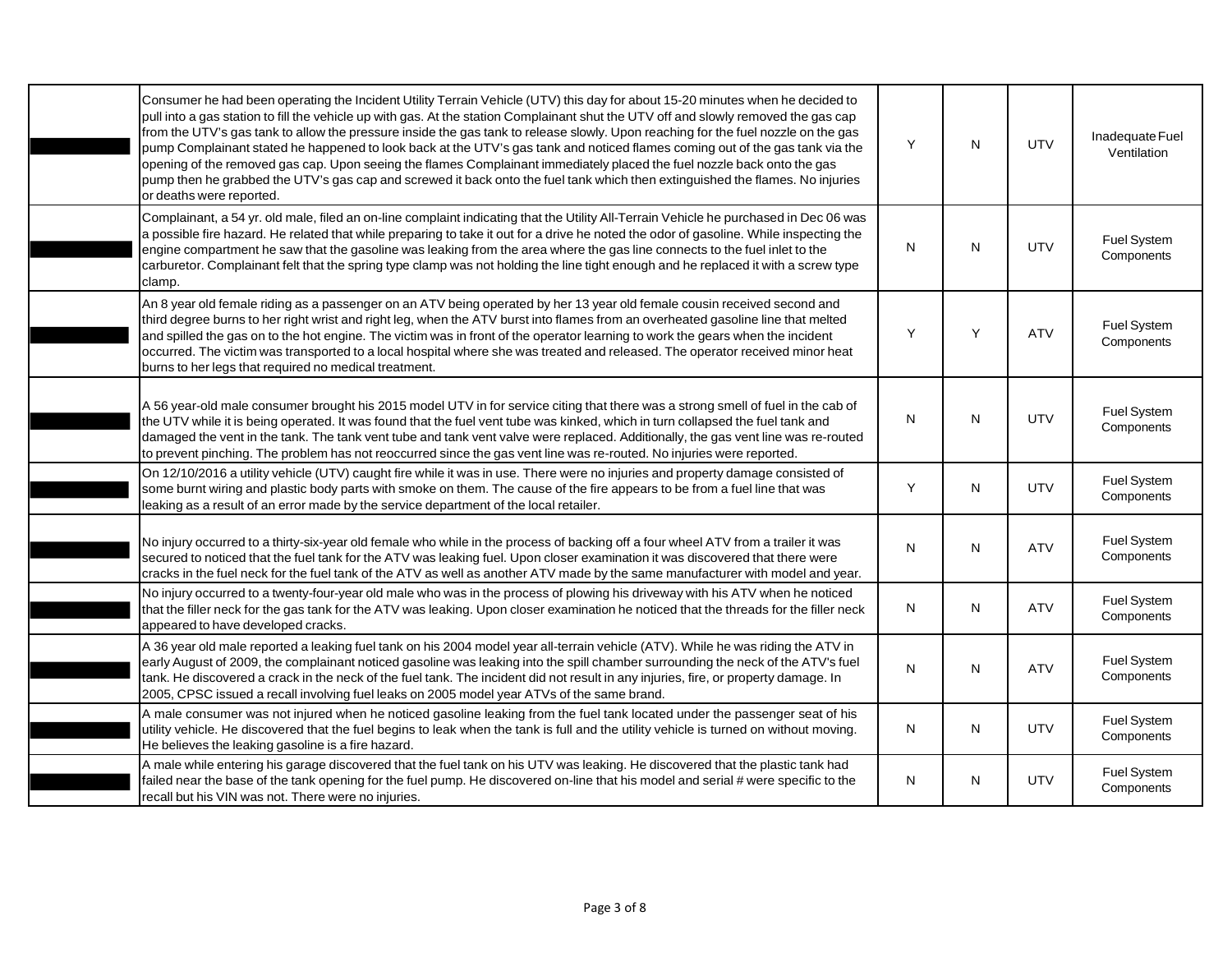|            | The plastic fuel cap on a 4-wheeled All-Terrain Vehicle (ATV) cracked. This allowed fuel to seep out and get on the 13-year old<br>operator of the vehicle. His mother noticed the strong smell of gasoline on the boy's clothing when he came into the house after<br>putting up the ATV. The boy's mother is concerned that the cracked fuel cap presents a safety problem. She feels that leaking<br>fuel might be ignited.                                                                                                                                                                                          | N         | N | <b>ATV</b> | Fuel System<br>Components   |
|------------|-------------------------------------------------------------------------------------------------------------------------------------------------------------------------------------------------------------------------------------------------------------------------------------------------------------------------------------------------------------------------------------------------------------------------------------------------------------------------------------------------------------------------------------------------------------------------------------------------------------------------|-----------|---|------------|-----------------------------|
|            | A 12 year old male riding an ATV on dirt road at his grandfather's farm had the plastic gas cap split for unknown reasons.<br>Consumer claims the tank was not over-filled nor was the cap over-tightened. As a result gasoline was spewed on him as well as<br>running down to the hot engine. He was wearing a helmet and he was not injured.                                                                                                                                                                                                                                                                         | N         | N | <b>ATV</b> | Fuel System<br>Components   |
| incidents. | A Store Manager for an ATV Dealer provided information that he was aware of ten incidents in which consumer's had reported<br>that the fuel tanks on their 2003 and 2004 model year All-Terrain Vehicles had developed gas leaks from the location of either the<br>fuel shut off valve or the fuel cap on their particular model units. He was not aware of any injuries or fires associated with these                                                                                                                                                                                                                | N         | N | <b>ATV</b> | Fuel System<br>Components   |
|            | The complainant is a 47-year-old male who purchased a used, child size, All Terrain Vehicle (ATV) and unloaded it from the bed<br>of his pickup truck. As he was removing this ATV, gasoline started spilling down from its gas cap/gas tank. He examined the ATV<br>and found that the plastic inlet filler to the fuel tank was torn along its circumference. The complainant feels that this was a design<br>defect. He is concerned that a child who rode this ATV could be immersed in spilled gasoline and be injured. There we no injuries<br>as a result of this incident.                                      | ${\sf N}$ | N | <b>ATV</b> | Fuel System<br>Components   |
|            | A 44-year-old male consumer reported that since purchasing his 2003 four-wheeled ATV, gasoline leaked from around the<br>gasoline cap and would spill down into the grooved overflow onto the tank. When he recently tightened the plastic gas cap in order<br>to stop the leak, the filler neck cracked at the threads. The consumer replaced the entire gas tank assembly and has had no<br>problems. He was not injured.                                                                                                                                                                                             | N         | N | <b>ATV</b> | Fuel System<br>Components   |
|            | A 2008 model year, UTV has a leaking fuel tank or fuel system. The consumer claims the leak is located below the circular metal<br>fuel plate that covers the fuel pump assembly. Consumer explained that he observed warped plastic under the metal plate. When<br>the fuel tank is over half full, the leak in the fuel tank occurs. Consumer stated he is very reluctant to utilize the UTV due to fire<br>and burn concerns. No injuries have occurred with the product.                                                                                                                                            | N         | N | <b>UTV</b> | Fuel System<br>Components   |
| injuries.  | The approximately one inch diameter black rubber fuel tank grommet melted and allowed approximately ten gallons of gasoline to<br>leak out of the 4 wheel ATV fuel tank. The grommet is located on the bottom of the fuel tank where the fuel line enters the fuel<br>tank. The ATV was parked for about one month in a residential attached garage when this fuel leak occurred. There were no                                                                                                                                                                                                                         | N         | N | <b>ATV</b> | Fuel System<br>Components   |
|            | The respondent is a 57-year-old male who used the --- on 6-11-2006 to go to the corn field. He used it for about 1 hour. He<br>parked it at 5 PM, at 10 PM a small explosion was heard and he looked out the window of his home. The -- was on fire. The<br>respondent ran out, extinguished the fire and discovered the positive terminal on the battery had exploded causing the fire. There<br>was extensive damage to the --- rendering it inoperable. There were no injuries associated with this incident.                                                                                                        | Y         | N | <b>ATV</b> | <b>Battery Connectivity</b> |
|            | An eight year old male victim and his grandfather were attempting to start a four wheel all-terrain vehicle. The victim removed the<br>seat of the ATV to check the battery and tried to start the machine again and it burst into flames. The victim's grandparents pulled<br>the victim away from the ATV and extinguished the flames with water. There were no injuries in the incident.                                                                                                                                                                                                                             | Y         | N | <b>ATV</b> | <b>Battery Connectivity</b> |
|            | 59 year old victim reported that while riding his UTV, it spontaneously caught fire. Victim reported odor of burning rubber / plastic<br>just prior to the fire. Victim stated vehicle was destroyed and that he was unable to save vehicle. Victim stated the fire started in<br>the battery area of the vehicle. Victim had only had vehicle for eight days. The victim was not injured.                                                                                                                                                                                                                              | Y         | N | <b>UTV</b> | <b>Battery Connectivity</b> |
|            | A 74-year-old man used his utility vehicle (UTV) to pull a tree limb around his property. After he pulled the limb, the man went to<br>start the UTV and it would not start. He felt the battery and it was hot to the touch. He replaced the battery with a new one and<br>started the UTV. Almost immediately, the positive battery terminal or positive battery cable started to smoke and produce small<br>flames. The man used his hand to extinguish the fire. He sustained a minor burn to his thumb. He gave himself first aid for the<br>injury. There was no further property damage as a result of the fire. | Y         | Y | UTV        | <b>Battery Connectivity</b> |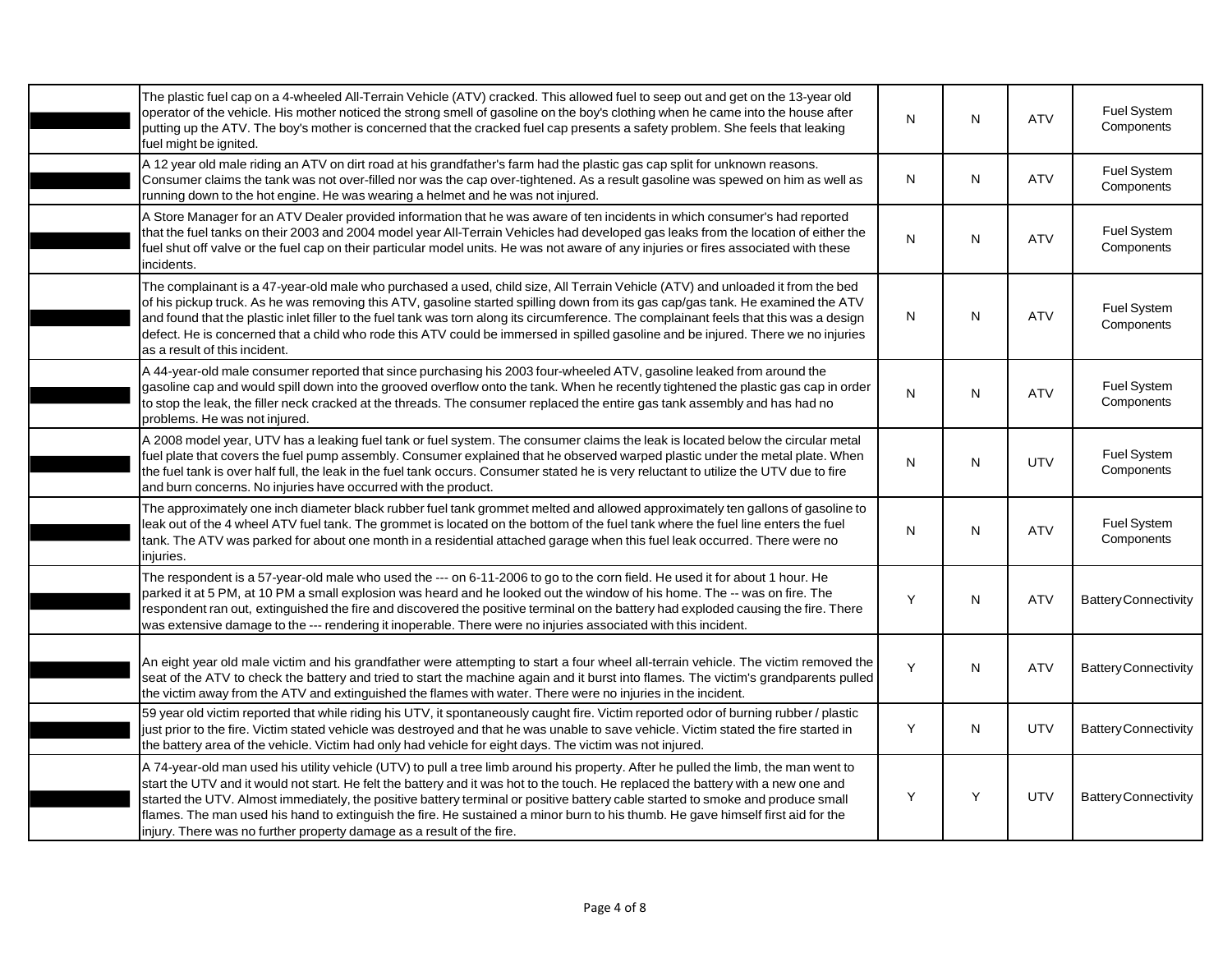| The victim is a 50-year-old paraplegic male who incurred severe thermal burns to his right leg after operating his four-wheeled,<br>all- terrain vehicle (ATV) for approximately four hours. The victim does not have any feeling in his legs and did not realize that he<br>was injured until he had dismounted the ATV and saw that his jeans were dripping with blood. The victim sought medical attention<br>several days after the incident. He believes the vehicle should be redesigned to prevent the heat from the starter assembly from<br>contacting the operator's legs.                            | N            | Y | <b>ATV</b> | <b>Electrical Unknown</b> |
|-----------------------------------------------------------------------------------------------------------------------------------------------------------------------------------------------------------------------------------------------------------------------------------------------------------------------------------------------------------------------------------------------------------------------------------------------------------------------------------------------------------------------------------------------------------------------------------------------------------------|--------------|---|------------|---------------------------|
| A 36 year-old male reported that the power to the digital display of his four-wheeled all-terrain vehicle (ATV) shut down while he<br>was driving the ATV, which caused the ATV to stop running. The complainant claimed he left the ATV for approximately five<br>minutes. When he returned, he saw the rear of the ATV was on fire. The complainant said he ran back to his campsite and<br>grabbed a fire extinguisher. When he returned, he found the majority of the ATV consumed by the fire. No injuries were reported.                                                                                  | Y            | N | <b>ATV</b> | <b>Electrical Unknown</b> |
| A 39 year old male reported a fire hazard from a youth size four-wheel all-terrain vehicle (ATV). The new ATV began smoking after<br>30 minutes of use by a 6 year old female. A brake line was found to be resting against the positive terminal post of the<br>starter solenoid and this appeared to have caused a short circuit. There were no injuries and no flames were observed. Two more<br>identical ATVs were found that appeared to be prone to the same hazard.                                                                                                                                     | $\mathsf{N}$ | N | <b>ATV</b> | Electrical Unknown        |
| An adult male reported three separate incidents involving two identical 4-wheeled ATVs. In each incident, the wiring harness on<br>the ATV overheated, and the operator of the ATV observed smoke and the smell of burning plastic. Each incident occurred as the<br>operator was attempting to start the ATV. Each time, use was immediately discontinued, and no one was injured in these<br>incidents. Damage appears to have been confined to the wiring harness in each incident.                                                                                                                          | N            | N | <b>ATV</b> | Wiring Harness Short      |
| A 36-year-old male complainant reported that while out for a drive in the desert with his family in their utility vehicle (UTV), his<br>spouse noticed the smell of burning plastic. He found that the right rear corner of the vehicle was on fire, with three to four inch<br>high flames. After putting the fire out, the complainant saw that the taillight assembly and cargo box were damaged by the fire. No<br>one was injured as a result of this incident. The UTV had been recalled for a problem with an electrical short in the taillight wiring<br>harness, of which the complainant was unaware. | Y            | N | UTV        | Wiring Harness Short      |
| The 48 year old female consumer's husband (age 56) started the ATV in the backyard of the home and left it idle for<br>approximately 15 minutes. He walked away and noticed smoke coming from the backyard. He discovered that the ATV was on<br>fire. He used a garden hose to extinguish the flames. The official fire report indicates that the item first ignited was the electrical<br>wire and/or cable insulation. The consumer and her husband did not sustain any injuries.                                                                                                                            | Y            | N | <b>ATV</b> | Wiring Harness Short      |
| A five year old male was not injured when smoke and flames were seen emanating from the front fender and handlebars of his<br>ATV. The victim was seated on the ATV while his parents attempted to crank the product. Before the ignition engaged, flames<br>and smoke were seen. The flames were extinguished with a wet towel. Melting was discovered on several wires.                                                                                                                                                                                                                                       | Y            | N | <b>ATV</b> | Wiring Harness Short      |
| A 47 year old male was driving his new UTV with his 17 year old daughter. He had driven the vehicle on his property on dirt roads<br>for about one mile, traveling about 5 miles/hour, before he stopped. He left the engine running and he and his daughter went into<br>the house for about 1-2 minutes. When he returned, he saw 8" flames shooting from the wiring harness underneath the driver<br>side. The UTV engine was no longer running. He quickly grabbed a garden hose from the house and extinguished the fire with<br>water, preventing injury and further property damage.                     | Y            | N | <b>UTV</b> | Wiring Harness Short      |
| On approximately September 1, 2013 a consumer reported he walked by his 4-wheel ATV and discovered the voltage regulator<br>was on fire. The consumer had previously ridden the unit for approximately 10 minutes before shutting it off and parking it.<br>Approximately 1 hour later he discovered smoke and a 3 inch flame coming from the regulator. He disconnected the battery which<br>extinguished the flames before any damages to the unit or property was sustained. No injuries were reported following the<br>incident.                                                                            | Y            | N | <b>ATV</b> | Voltage Regulator         |
| A 40 year-old male reported the voltage regulator of his four-wheeled utility vehicle (UTV) began to emit smoke shortly after the<br>UTV was started. The consumer reported the plastic covering for the regulator began to melt during the incident. The consumer<br>immediately turned off the UTV and the smoke ceased. No injuries were reported.                                                                                                                                                                                                                                                           | N            | Ν | UTV        | Voltage Regulator         |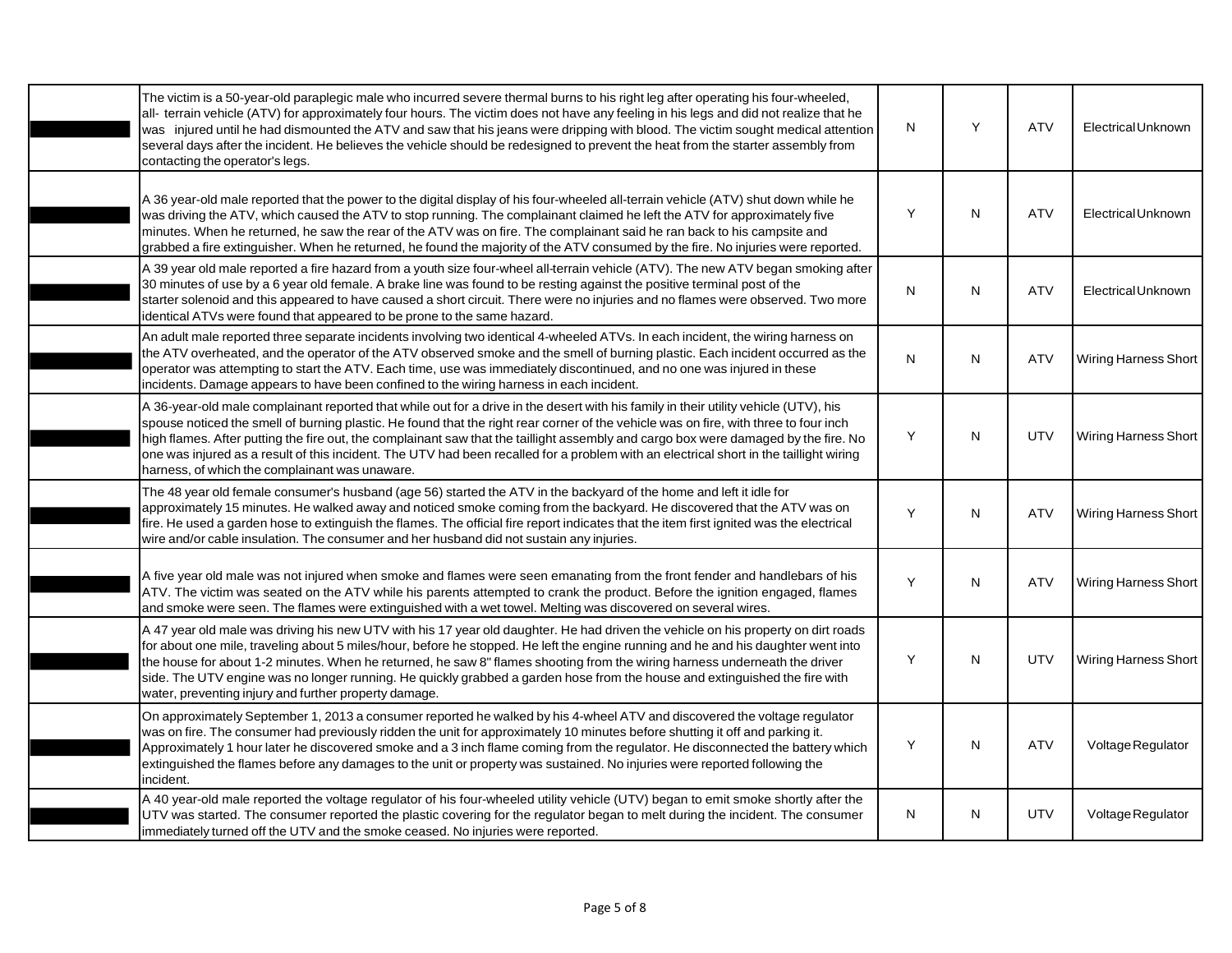| The complainant is a 35-year old male. The ATV exhaust pipes got too hot causing a melting of the between the engine and<br>operator and passenger legs. There were no injuries.                                                                                                                                                                                                                                                                                                                                                                                                                                                                                                                                                                                                  | N         | N | <b>ATV</b> | ExhaustOverheat/<br>Inadequate Heat<br>Shielding |
|-----------------------------------------------------------------------------------------------------------------------------------------------------------------------------------------------------------------------------------------------------------------------------------------------------------------------------------------------------------------------------------------------------------------------------------------------------------------------------------------------------------------------------------------------------------------------------------------------------------------------------------------------------------------------------------------------------------------------------------------------------------------------------------|-----------|---|------------|--------------------------------------------------|
| A 57-year old man was riding his 4-wheeled All-Terrain Vehicle (ATV) in the sandy bottom of a river bed for several hours. Heat<br>generated by the ATV's exhaust pipe caused a skin/blister burn to the side of his right leg. The ATV Rider/Owner indicated that<br>the small 2 piece heat shield on the exhaust pipe and the ATV's plastic cover over the exhaust pipe/heat shield did not provide<br>adequate protection from the heat generated by the exhaust pipe.                                                                                                                                                                                                                                                                                                         | ${\sf N}$ | Y | <b>ATV</b> | ExhaustOverheat/<br>Inadequate Heat<br>Shielding |
| A consumer reported that it become very hot near the exhaust pipe on the side of his two new 2016 model year, four-wheel ATVs.<br>The consumer's grandchildren, a 9 year old female and a 7 year old male, received minor burns to their legs and tennis shoes<br>when their legs and feet came in close contact with the exhaust area on the ATVs. No professional medical treatment was sought<br>for the burns. The ATVs were fixed with new heat shields for the exhaust area by the dealership.                                                                                                                                                                                                                                                                              | N         | Y | <b>ATV</b> | ExhaustOverheat/<br>Inadequate Heat<br>Shielding |
| The consumer purchased a utility vehicle for family recreational purposes. The consumer and his son noticed that the vehicle was<br>running hotter and louder with each use. When the consumer's 17-year-old daughter and her friend returned home, the consumer<br>noticed that it was especially loud and the muffler compartment was extremely hot. Upon examination, he noticed what he<br>explained as burn damage around the muffler and motor area. No injuries occurred. The consumer is concerned about a design<br>flaw that does not allow proper ventilation for the muffler/motor area.                                                                                                                                                                              | ${\sf N}$ | N | <b>UTV</b> | ExhaustOverheat/<br>Inadequate Heat<br>Shielding |
| On June 15, 2017 a UTV was being test driven at a dealership by the dealership owner and his father. At the conclusion of the<br>test drive, a flame was observed coming from the heat shield near the exhaust pipe. The operator of the UTV was able to blow<br>out the flame with his breath before the fire could spread to other parts of the unit. No injuries were reported.                                                                                                                                                                                                                                                                                                                                                                                                | Y         | N | <b>UTV</b> | ExhaustOverheat/<br>Inadequate Heat<br>Shielding |
| A 29 year old male reported that improper heat protection caused plastic to melt on his all-terrain vehicle (ATV). The complainant<br>noticed that while riding the ATV, the area around his right leg seemed excessively hot. He found that plastic in the area had<br>melted. A dealership put heat tape on the plastic to act as a heat shield and replaced a plastic panel. However, the plastic melted<br>again. There were no injuries.                                                                                                                                                                                                                                                                                                                                     | ${\sf N}$ | N | <b>ATV</b> | ExhaustOverheat/<br>Inadequate Heat<br>Shielding |
| Complainant advised that he was aware of two different consumers with overheat incidents involving their UTV's. Complainant<br>advised that he did not have any documentation for the actual complaints, and had the victims contact this investigator. Interviews<br>with both victims revealed that their UTV's overheat in the console area and get hot enough that they were concerned about<br>potential fires and injuries. Victim #2 indicated that the dealer added additional heat shielding to his vehicle.                                                                                                                                                                                                                                                             | N         | N | <b>UTV</b> | ExhaustOverheat/<br>Inadequate Heat<br>Shielding |
| A 43 year-old operator of a 4 wheel ATV observed excessive heat being generated while riding his ATV on numerous occasions<br>on public ATV riding trails, and culminated in the July 12, 2014 incident when his 41 year-old wife sustained a first degree<br>burn/redness on her lower right leg while as a passenger on his ATV. In addition, the excessive radiant heat reportedly caused<br>her right boot to leave a scorch mark on the ATV. No medical treatment was sought.                                                                                                                                                                                                                                                                                                | N         | Υ | <b>ATV</b> | ExhaustOverheat/<br>Inadequate Heat<br>Shielding |
| The heat shield came off a sports utility vehicle (UTV) and caused the plastic base of the seat to melt away, exposing the foam<br>interior of the seat. A man reports that his 58-year-old wife got headaches from fumes produced when the foam inside the seat of<br>their used UTV overheated. He also reports seeing dark grey smoke coming from the seat area of the UTV and noticing a burning<br>odor. There are no other injuries in this incident. Damage was confined to the incident vehicle.                                                                                                                                                                                                                                                                          | N         | N | UTV        | ExhaustOverheat/<br>Inadequate Heat<br>Shielding |
| The Consumer was operating a Utility Terrain Vehicle (UTV) for about an hour when he noticed a burning plastic smell emanating<br>from the vehicle. He stopped the UTV, shut the unit off, and started to inspect the vehicle in hopes of finding the cause of the<br>burning plastic smell. Upon inspecting the UTV Complainant discovered an oblong shaped hole on the bottom of the cargo box<br>directly behind the cab. The hole in the cargo box was due to the exhaust pipe on the UTV overheating and melting a hole<br>completely through the cargo box at the exact location where the box sits above the exhaust pipe. Consumer noted the UTV has<br>no heat shield between the vehicle's exhaust pipe and the plastic cargo box. No injuries or deaths were reported. | N         | N | UTV        | ExhaustOverheat/<br>Inadequate Heat<br>Shielding |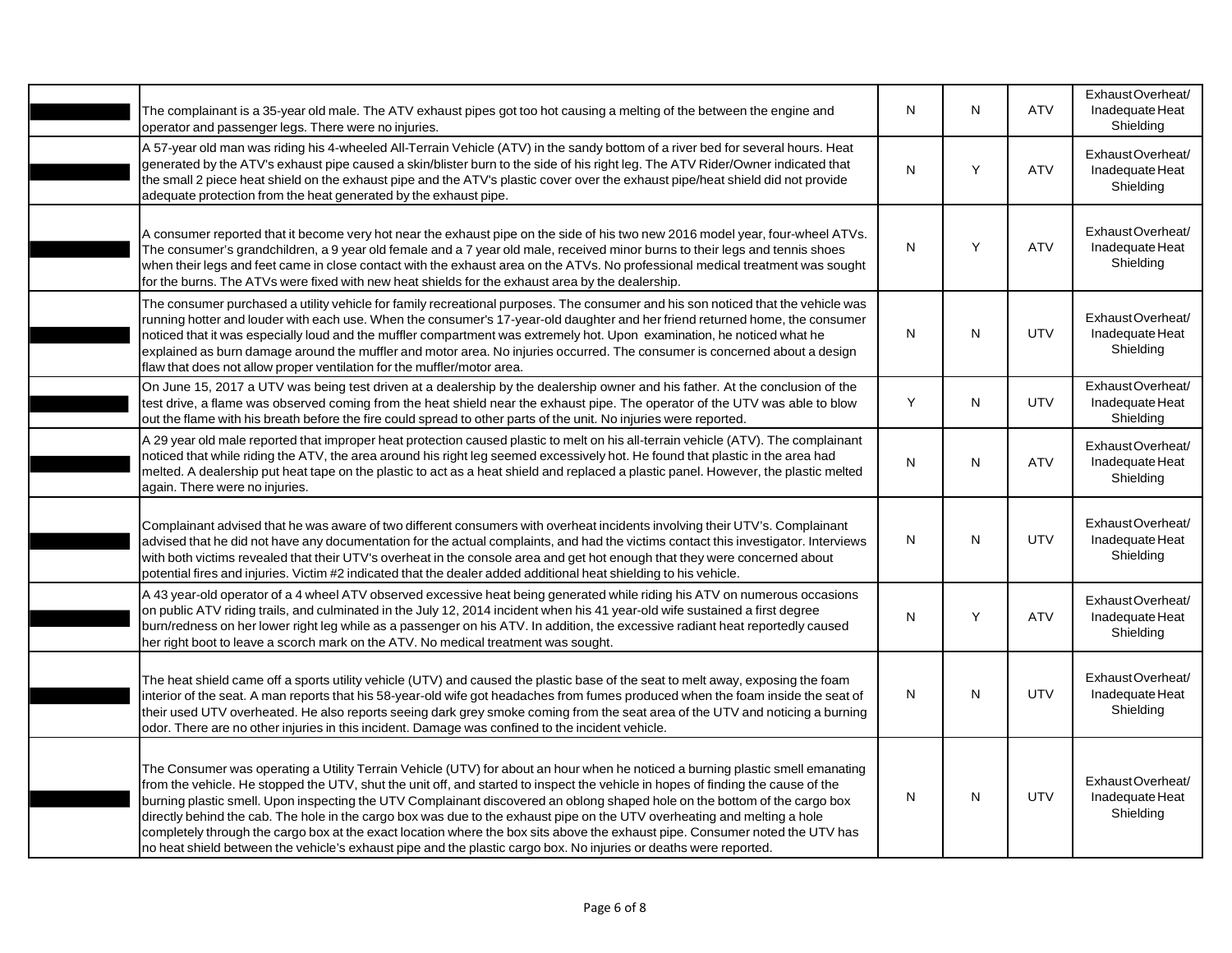| As a 57 YOM was driving his 4 wheeled UTV with his wife, he detected a smell of burning plastic. Almost at the same time, his<br>friend driving in a separate vehicle behind him, saw flames emitting from the UTV. The 57 YOM stopped his UTV and observed<br>6" -8" flames emitting from the right side vent. Water from two water bottles and sand were used to extinguish the flames and<br>prevent injury. This was the first time the UTV had been used after recall repair work was completed. The driver examined the<br>UTV and saw that the front box heat shield was missing. The damaged UTV cost \$1,824 to repair.                                                                                                                                                                                           | Y            | N | <b>UTV</b> | ExhaustOverheat/<br>Inadequate Heat<br>Shielding |
|----------------------------------------------------------------------------------------------------------------------------------------------------------------------------------------------------------------------------------------------------------------------------------------------------------------------------------------------------------------------------------------------------------------------------------------------------------------------------------------------------------------------------------------------------------------------------------------------------------------------------------------------------------------------------------------------------------------------------------------------------------------------------------------------------------------------------|--------------|---|------------|--------------------------------------------------|
| In mid-January 2016, the consumer and his juvenile daughter were riding Unit #1 in his yard when he smelled smoke. He stopped<br>the unit and observed flames coming from behind the passenger seat. He removed his daughter and extinguished the fire with<br>snow from the ground. After the fire, he advised that he contacted the dealership and reported the incident. The consumer noticed<br>melting of the passenger side rear splash panel on the unit. There were no injuries or other damages reported.                                                                                                                                                                                                                                                                                                         | Y            | N | <b>UTV</b> | ExhaustOverheat/<br>Inadequate Heat<br>Shielding |
| On September 19, 2016 and after hearing of his nephews UTV fire, the consumer removed the passenger seat and observed<br>melting to the rear wall. This damage appears to have come from the exhaust system burning through the heat shield behind the<br>rear passenger compartment. There were no reported injuries or other damage.                                                                                                                                                                                                                                                                                                                                                                                                                                                                                     | N            | N | <b>UTV</b> | ExhaustOverheat/<br>Inadequate Heat<br>Shielding |
| After the repair to a UTV was complete based on a safety bulletin, the vehicle caught on fire after the first use. The heat shield<br>was missing. There were no injuries.                                                                                                                                                                                                                                                                                                                                                                                                                                                                                                                                                                                                                                                 | Y            | N | <b>UTV</b> | ExhaustOverheat/<br>Inadequate Heat<br>Shielding |
| While using his 4 wheel ATV to pull a small disc it caught on fire so the driver drove to a nearby water ditch and attempted to<br>dowse the flames with his baseball cap. After about 15 minutes friends showed up with a bucket and threw water on the ATV to<br>put the fire out. ATV incurred fire damage to the vehicle's engine area, gas tank, wiring, and plastic parts near the engine. The<br>ATV was repaired within weeks. Upon bringing home the ATV the man started it up and let it idle for about 10-15 minutes but then<br>a plastic side panel near the ATV's muffler got hot and showed signs of melting. Cause of the plastic panel getting hot and<br>showing signs of melting was due a missing heat shield between the ATV's muffler and the unit's engine. No injuries or deaths<br>were reported. | Y            | N | <b>ATV</b> | ExhaustOverheat/<br>Inadequate Heat<br>Shielding |
| A 47-year-old male took his brand new UTV out for his first ride. He drove for approximately 30 miles at 20-30 miles per hour,<br>then stopped for lunch. Shortly after, while driving approximately 10 miles per hour, the vehicle engine quit and the shifting gear<br>broke. The consumer then noted black smoke coming from the right rear tire area and passenger side. He got out and saw<br>flames near the engine. He used a two liter bottle of water to extinguish the flames. No injuries occurred. The consumer took the<br>vehicle into the dealer two days later where it was ultimately determined that a heat shield was not installed at the time of<br>manufacturing, causing the fire.                                                                                                                  | Y            | N | <b>UTV</b> | ExhaustOverheat/<br>Inadequate Heat<br>Shielding |
| A child was riding a youth sized All-Terrain Vehicle when his father noticed that the ATV appeared to be smoldering. He told the<br>child to get off the unit so that he could inspect it and subsequently discovered that a fire had ignited around the oil reservoir and<br>engine area. The fire was extinguished with water and a fire extinguisher. No one was injured during this incident and damaged<br>occurred only to the ATV.                                                                                                                                                                                                                                                                                                                                                                                  | Y            | N | <b>ATV</b> | Oil Leak                                         |
| An adult male was giving his three-year-old twins a ride on a four-wheeled ATV at his cabin. The operator stopped and lifted one<br>of his sons off of the machine. The child was standing next to the ATV when the father noticed that one of the oil lines leading to<br>the oil cooler had loosened at its metal fitting and was spraying hot oil. No injuries. Another oil line on the ATV had detached from<br>its metal fitting in June 2005 and had leaked oil.                                                                                                                                                                                                                                                                                                                                                     | $\mathsf{N}$ | N | <b>ATV</b> | Oil Leak                                         |
| A 32-year-old male was not injured when an oil pressure hose detached, spraying hot oil onto his clothing, while he was driving a<br>new UTV for the first time. The incident occurred after only three miles of use. He was wearing a long sleeved shirt, therefore he<br>was not burned. There were no other injuries or damages to the victim or UTV during this incident.                                                                                                                                                                                                                                                                                                                                                                                                                                              | N            | N | <b>UTV</b> | Oil Leak                                         |
| A 2017 model year, four seated, UTV caught fire while in operation. Flames coming from the back of the vehicle were noticed by<br>the passenger. The fire consumed the entire vehicle for a total loss after attempts to extinguish it failed. The 30 year old male<br>driver, his wife, and two children were not injured in the incident. The vehicle was purchased on November 25, 2016. Initial<br>conclusions by the manufacturer indicate that the incident was likely the result of a slow oil leak.                                                                                                                                                                                                                                                                                                                | Υ            | N | UTV        | Oil Leak                                         |